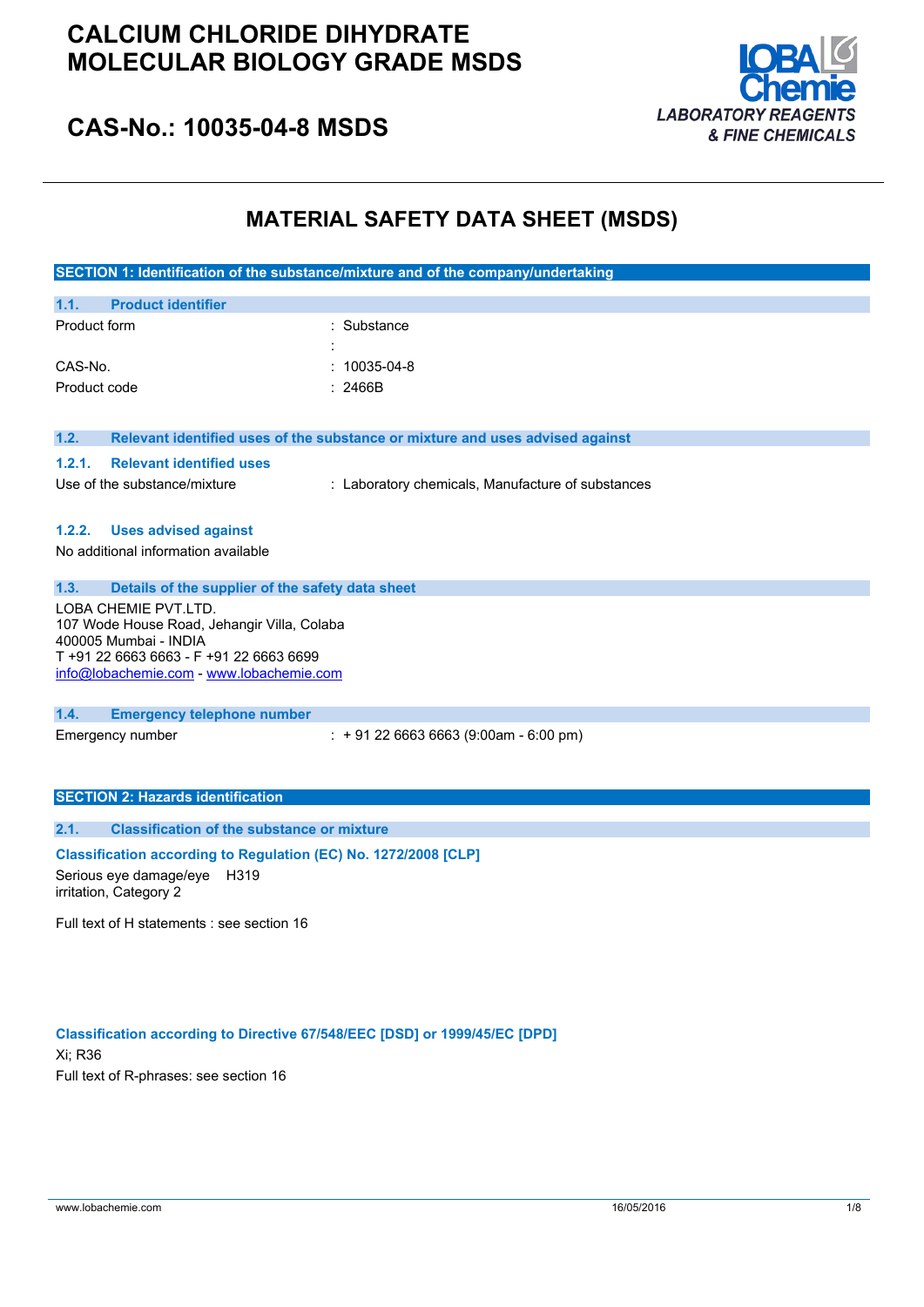Safety Data Sheet

**Adverse physicochemical, human health and environmental effects**

No additional information available

| 2.2. | <b>Label elements</b>                                      |                                                                                                                                                        |
|------|------------------------------------------------------------|--------------------------------------------------------------------------------------------------------------------------------------------------------|
|      | Labelling according to Regulation (EC) No. 1272/2008 [CLP] |                                                                                                                                                        |
|      | Hazard pictograms (CLP)                                    |                                                                                                                                                        |
|      |                                                            | GHS07                                                                                                                                                  |
|      | Signal word (CLP)                                          | : Warning                                                                                                                                              |
|      | Hazard statements (CLP)                                    | : H319 - Causes serious eye irritation.                                                                                                                |
|      | Precautionary statements (CLP)                             | : P305+P351+P338 - IF IN EYES: Rinse cautiously with water for several minutes.<br>Remove contact lenses, if present and easy to do. Continue rinsing. |

#### **2.3. Other hazards**

No additional information available

| <b>SECTION 3: Composition/information on ingredients</b> |                   |                                                      |
|----------------------------------------------------------|-------------------|------------------------------------------------------|
|                                                          |                   |                                                      |
| 3.1.                                                     | <b>Substances</b> |                                                      |
| Name                                                     |                   | : CALCIUM CHLORIDE DIHYDRATE MOLECULAR BIOLOGY GRADE |
| CAS-No.                                                  |                   | $: 10035-04-8$                                       |
|                                                          |                   |                                                      |

Full text of R- and H-statements: see section 16

## **3.2. Mixtures** Not applicable

| <b>SECTION 4: First aid measures</b>             |                                                                                                                                                         |     |
|--------------------------------------------------|---------------------------------------------------------------------------------------------------------------------------------------------------------|-----|
|                                                  |                                                                                                                                                         |     |
| 4.1.<br><b>Description of first aid measures</b> |                                                                                                                                                         |     |
| First-aid measures after inhalation              | : Assure fresh air breathing. Allow the victim to rest.                                                                                                 |     |
| First-aid measures after skin contact            | : Wash with plenty of water/ Get medical advice/attention.                                                                                              |     |
| First-aid measures after eye contact             | : Rinse cautiously with water for several minutes. Remove contact lenses, if present<br>and easy to do. Continue rinsing. Get medical advice/attention. |     |
| First-aid measures after ingestion               | : Rinse mouth. Do not induce vomiting.                                                                                                                  |     |
| 4.2.                                             | Most important symptoms and effects, both acute and delayed                                                                                             |     |
| Symptoms/effects after eye contact               | : Causes serious eye irritation.                                                                                                                        |     |
| 4.3.                                             | Indication of any immediate medical attention and special treatment needed                                                                              |     |
| Treat symptomatically.                           |                                                                                                                                                         |     |
| <b>SECTION 5: Firefighting measures</b>          |                                                                                                                                                         |     |
| 5.1.<br><b>Extinguishing media</b>               |                                                                                                                                                         |     |
| Suitable extinguishing media                     | : Carbon dioxide. Dry powder. Foam. Water spray.                                                                                                        |     |
| Unsuitable extinguishing media                   | : Do not use a heavy water stream.                                                                                                                      |     |
| www.lobachemie.com                               | 16/05/2016                                                                                                                                              | 2/8 |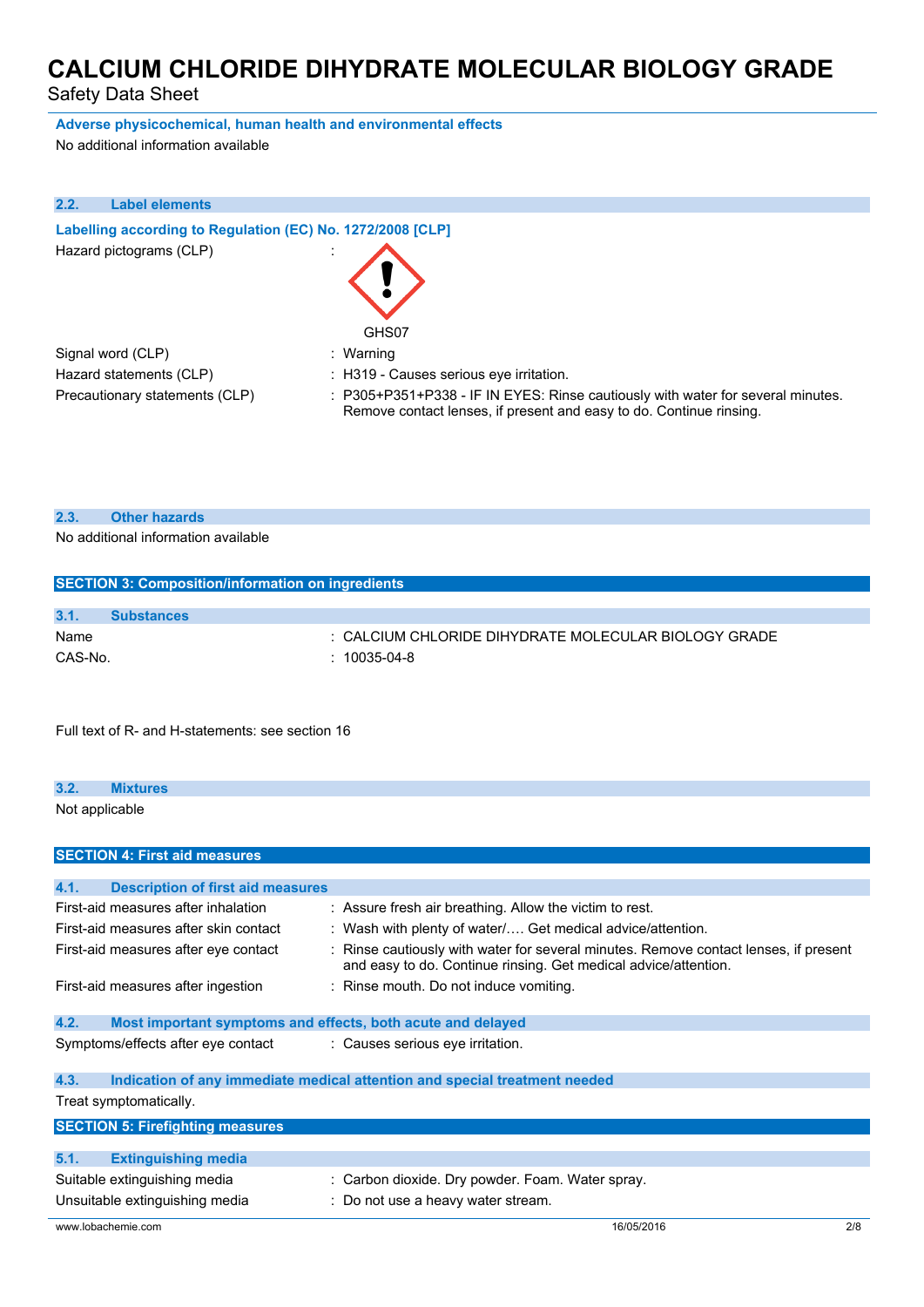Safety Data Sheet

| 5.2.<br>Special hazards arising from the substance or mixture        |                                                                                                                                                   |
|----------------------------------------------------------------------|---------------------------------------------------------------------------------------------------------------------------------------------------|
| No additional information available                                  |                                                                                                                                                   |
| 5.3.<br><b>Advice for firefighters</b>                               |                                                                                                                                                   |
| Protection during firefighting                                       | : Do not enter fire area without proper protective equipment, including respiratory<br>protection.                                                |
| <b>SECTION 6: Accidental release measures</b>                        |                                                                                                                                                   |
| 6.1.                                                                 | Personal precautions, protective equipment and emergency procedures                                                                               |
| 6.1.1.<br>For non-emergency personnel                                |                                                                                                                                                   |
| <b>Emergency procedures</b>                                          | : Evacuate unnecessary personnel.                                                                                                                 |
| 6.1.2.<br>For emergency responders                                   |                                                                                                                                                   |
| Protective equipment                                                 | : Use personal protective equipment as required.                                                                                                  |
|                                                                      |                                                                                                                                                   |
| 6.2.<br><b>Environmental precautions</b>                             |                                                                                                                                                   |
| Avoid release to the environment.                                    |                                                                                                                                                   |
| 6.3.<br>Methods and material for containment and cleaning up         |                                                                                                                                                   |
| Methods for cleaning up                                              | : Soak up spills with inert solids, such as clay or diatomaceous earth as soon as<br>possible. On land, sweep or shovel into suitable containers. |
| <b>Reference to other sections</b><br>6.4.                           |                                                                                                                                                   |
| No additional information available                                  |                                                                                                                                                   |
| <b>SECTION 7: Handling and storage</b>                               |                                                                                                                                                   |
| 7.1.<br><b>Precautions for safe handling</b>                         |                                                                                                                                                   |
| Precautions for safe handling                                        | : Avoid contact with skin and eyes. Do not breathe vapours. Avoid dust formation.                                                                 |
| Hygiene measures                                                     | Wash hands and other exposed areas with mild soap and water before eating,<br>drinking or smoking and when leaving work.                          |
| 7.2.<br>Conditions for safe storage, including any incompatibilities |                                                                                                                                                   |
| Storage conditions                                                   | : Store in a well-ventilated place. Keep container tightly closed.                                                                                |
| 7.3.<br><b>Specific end use(s)</b>                                   |                                                                                                                                                   |
| No additional information available                                  |                                                                                                                                                   |
| <b>SECTION 8: Exposure controls/personal protection</b>              |                                                                                                                                                   |
| 8.1.<br><b>Control parameters</b>                                    |                                                                                                                                                   |

No additional information available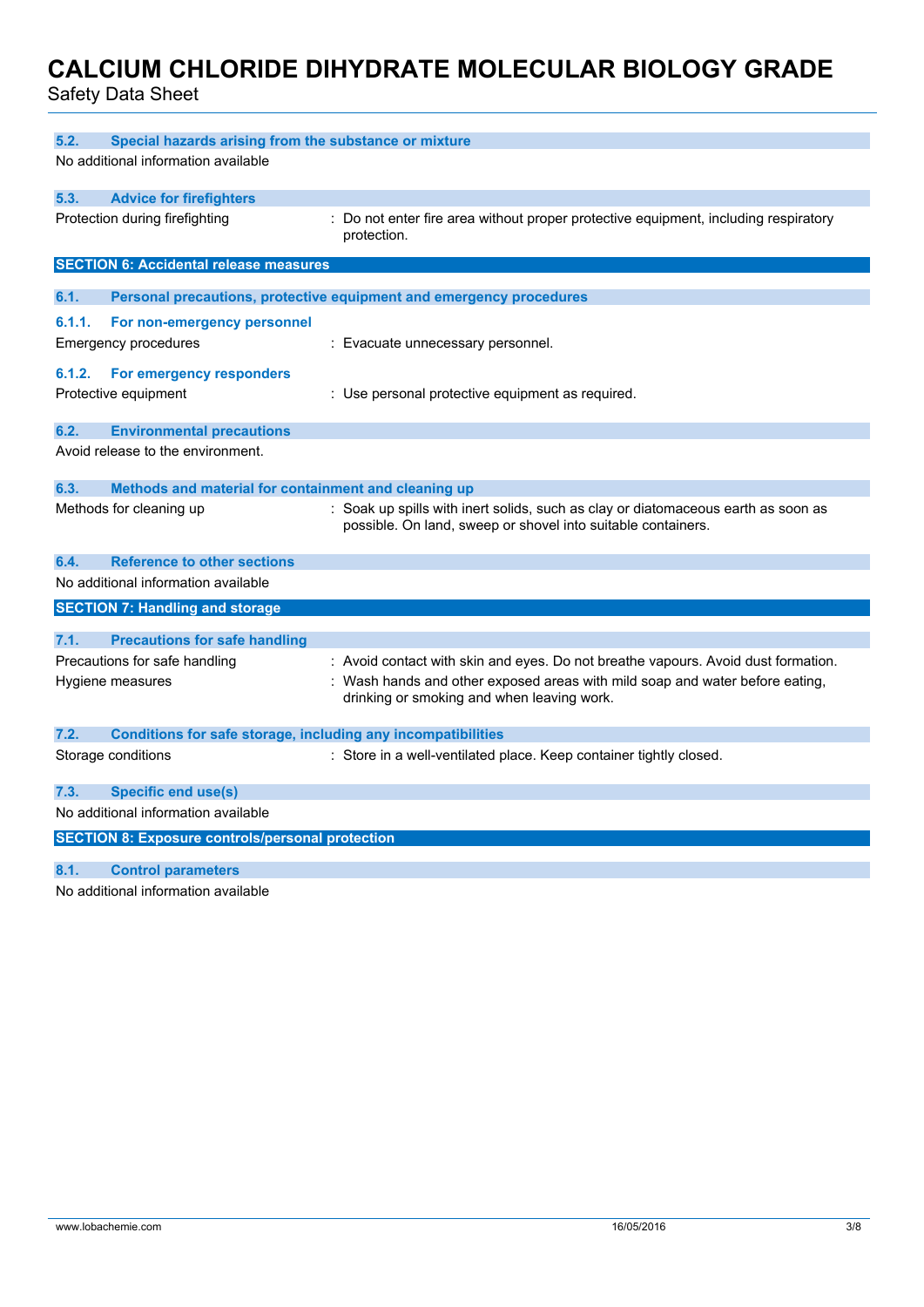Safety Data Sheet

| 8.2.<br><b>Exposure controls</b>                                                |                                                                            |
|---------------------------------------------------------------------------------|----------------------------------------------------------------------------|
| Hand protection                                                                 | : protective gloves                                                        |
| Eye protection                                                                  | Chemical goggles or safety glasses                                         |
| Skin and body protection                                                        | : Wear suitable protective clothing                                        |
| Respiratory protection                                                          | : [In case of inadequate ventilation] wear respiratory protection.         |
| <b>SECTION 9: Physical and chemical properties</b>                              |                                                                            |
| 9.1.<br>Information on basic physical and chemical properties<br>Physical state | : Solid                                                                    |
| Molecular mass<br>Colour                                                        | : 147.02 g/mol<br>White powder.                                            |
| Odour                                                                           | : odourless.                                                               |
| Odour threshold                                                                 | : No data available                                                        |
| pH                                                                              | $: 5 - 8$                                                                  |
| Relative evaporation rate (butylacetate=1)                                      | : No data available                                                        |
| Melting point                                                                   | : $176 °C$                                                                 |
| Freezing point                                                                  | : No data available                                                        |
| Boiling point                                                                   | : > ≥ 1600                                                                 |
| Flash point                                                                     | : No data available                                                        |
| Auto-ignition temperature                                                       | : No data available                                                        |
| Decomposition temperature                                                       | : No data available                                                        |
| Flammability (solid, gas)                                                       | : No data available                                                        |
| Vapour pressure                                                                 | : 0.01 hPa at 20 °C                                                        |
| Relative vapour density at 20 °C                                                | : No data available                                                        |
| Relative density                                                                | : No data available                                                        |
| Density<br>Solubility                                                           | : $1.85$ g/cm <sup>3</sup><br>Water: 147 g/l at 20 °C - completely soluble |
| Log Pow                                                                         | : No data available                                                        |
| Viscosity, kinematic                                                            | : No data available                                                        |
| Viscosity, dynamic                                                              | : No data available                                                        |
| <b>Explosive properties</b>                                                     | : No data available                                                        |
| Oxidising properties                                                            | : No data available                                                        |
| <b>Explosive limits</b>                                                         | : No data available                                                        |

#### **9.2. Other information**

No additional information available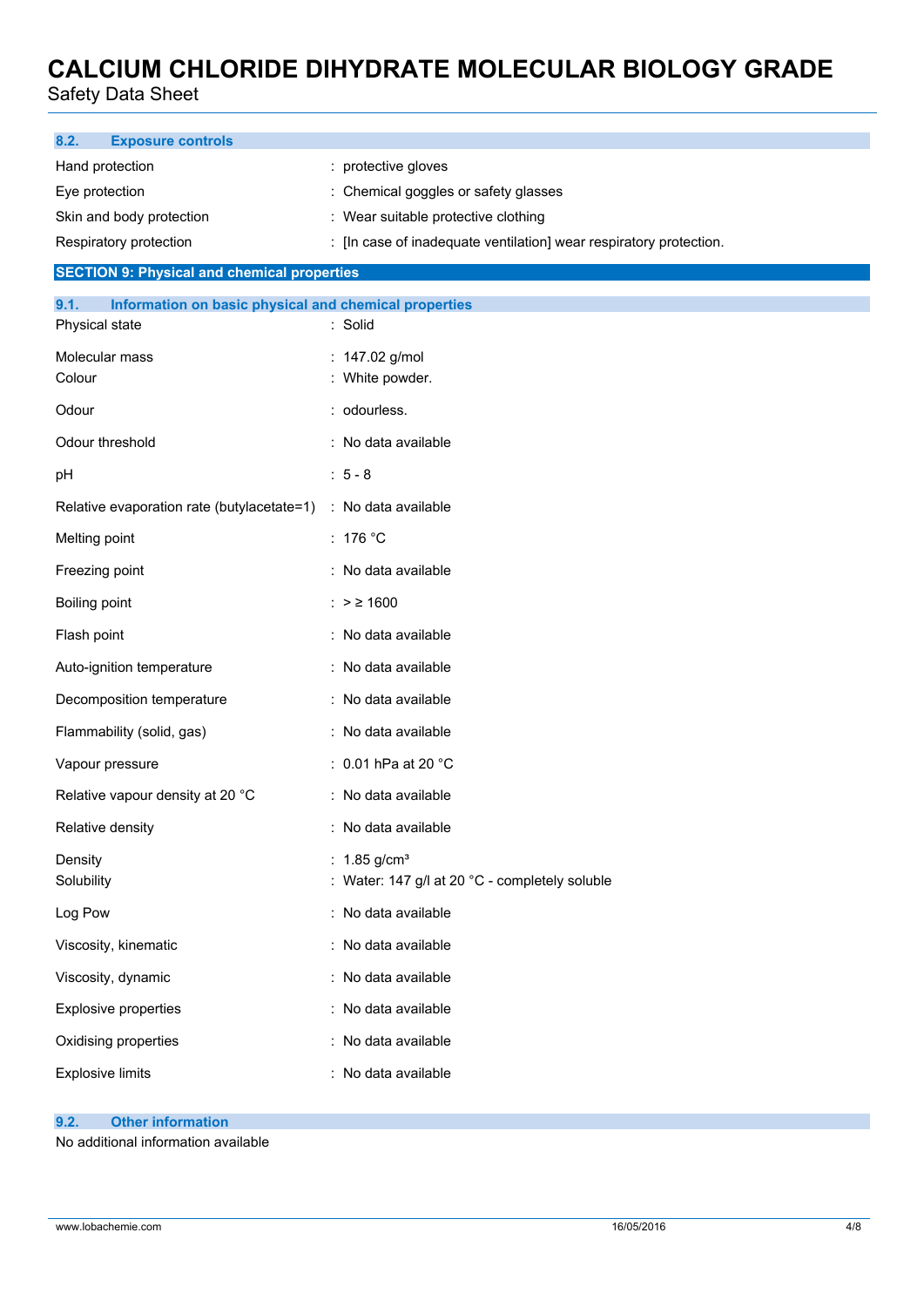### Safety Data Sheet

| <b>SECTION 10: Stability and reactivity</b>        |                                  |
|----------------------------------------------------|----------------------------------|
| <b>Reactivity</b><br>10.1.                         |                                  |
| No additional information available                |                                  |
| 10.2.<br><b>Chemical stability</b>                 |                                  |
| Stable under normal conditions.                    |                                  |
| 10.3.<br><b>Possibility of hazardous reactions</b> |                                  |
| No additional information available                |                                  |
| <b>Conditions to avoid</b><br>10.4.                |                                  |
| Air contact. Direct sunlight. Moisture.            |                                  |
| 10.5.<br><b>Incompatible materials</b>             |                                  |
| No additional information available                |                                  |
| 10.6.<br><b>Hazardous decomposition products</b>   |                                  |
| No additional information available                |                                  |
| <b>SECTION 11: Toxicological information</b>       |                                  |
| 11.1.<br>Information on toxicological effects      |                                  |
| Acute toxicity                                     | : Not classified                 |
|                                                    |                                  |
| Skin corrosion/irritation                          | : Not classified<br>pH: 5 - 8    |
| Serious eye damage/irritation                      | : Causes serious eye irritation. |
|                                                    | pH: 5 - 8                        |
| Respiratory or skin sensitisation                  | : Not classified                 |
| Germ cell mutagenicity                             | Not classified                   |
| Carcinogenicity                                    | : Not classified                 |
|                                                    |                                  |
| Reproductive toxicity                              |                                  |
|                                                    | Not classified                   |
| STOT-single exposure                               | : Not classified                 |
|                                                    |                                  |
| STOT-repeated exposure                             | : Not classified                 |
|                                                    |                                  |
| Aspiration hazard                                  | : Not classified                 |

#### **SECTION 12: Ecological information**

#### **12.1. Toxicity** No additional information available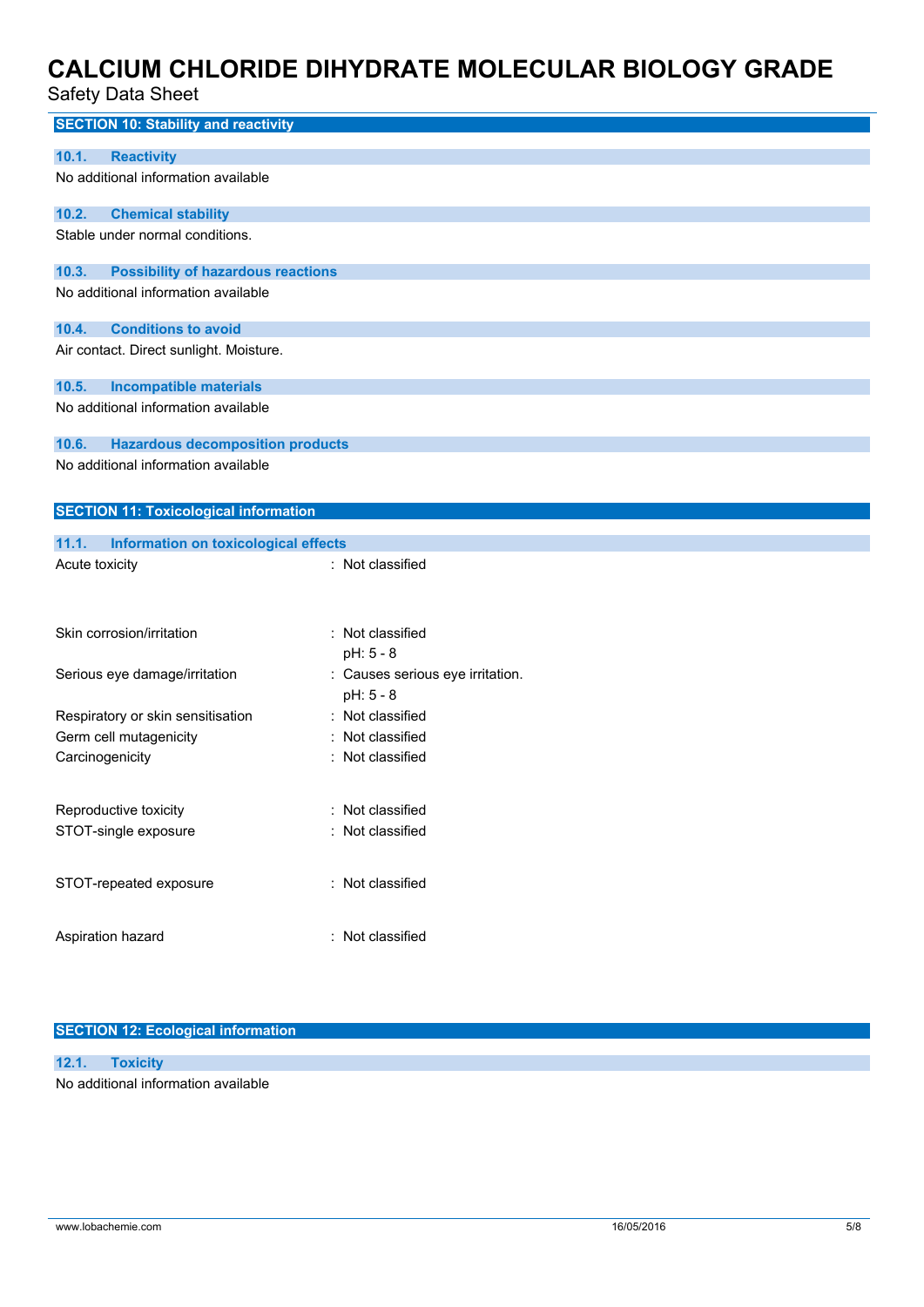Safety Data Sheet

| Saltiy Dala Shitti                                                               |                                      |
|----------------------------------------------------------------------------------|--------------------------------------|
|                                                                                  |                                      |
| 12.2.<br><b>Persistence and degradability</b>                                    |                                      |
| No additional information available                                              |                                      |
|                                                                                  |                                      |
| 12.3.<br><b>Bioaccumulative potential</b><br>No additional information available |                                      |
|                                                                                  |                                      |
|                                                                                  |                                      |
| 12.4.<br><b>Mobility in soil</b><br>No additional information available          |                                      |
|                                                                                  |                                      |
| <b>Results of PBT and vPvB assessment</b><br>12.5.                               |                                      |
| No additional information available                                              |                                      |
|                                                                                  |                                      |
|                                                                                  |                                      |
| <b>Other adverse effects</b><br>12.6.                                            |                                      |
| No additional information available                                              |                                      |
| <b>SECTION 13: Disposal considerations</b>                                       |                                      |
| 13.1.<br><b>Waste treatment methods</b>                                          |                                      |
| No additional information available                                              |                                      |
| <b>SECTION 14: Transport information</b>                                         |                                      |
| In accordance with ADR / RID / IMDG / IATA / ADN                                 |                                      |
|                                                                                  |                                      |
| 14.1.<br><b>UN number</b>                                                        |                                      |
| UN-No. (ADR)                                                                     | : Not applicable                     |
| UN-No. (IMDG)                                                                    | Not applicable                       |
| UN-No. (IATA)                                                                    | Not applicable                       |
| UN-No. (ADN)                                                                     | Not applicable                       |
| UN-No. (RID)                                                                     | : Not applicable                     |
|                                                                                  |                                      |
| 14.2.<br><b>UN proper shipping name</b><br>Proper Shipping Name (ADR)            |                                      |
| Proper Shipping Name (IMDG)                                                      | : Not applicable<br>: Not applicable |
| Proper Shipping Name (IATA)                                                      | : Not applicable                     |
| Proper Shipping Name (ADN)                                                       | : Not applicable                     |
| Proper Shipping Name (RID)                                                       | : Not applicable                     |
|                                                                                  |                                      |
| 14.3.<br><b>Transport hazard class(es)</b>                                       |                                      |
| <b>ADR</b>                                                                       |                                      |
| Transport hazard class(es) (ADR)                                                 | : Not applicable                     |
| <b>IMDG</b>                                                                      |                                      |
| Transport hazard class(es) (IMDG)                                                | : Not applicable                     |
|                                                                                  |                                      |
| <b>IATA</b>                                                                      |                                      |
| Transport hazard class(es) (IATA)                                                | : Not applicable                     |
| <b>ADN</b>                                                                       |                                      |
|                                                                                  |                                      |

Transport hazard class(es) (ADN) : Not applicable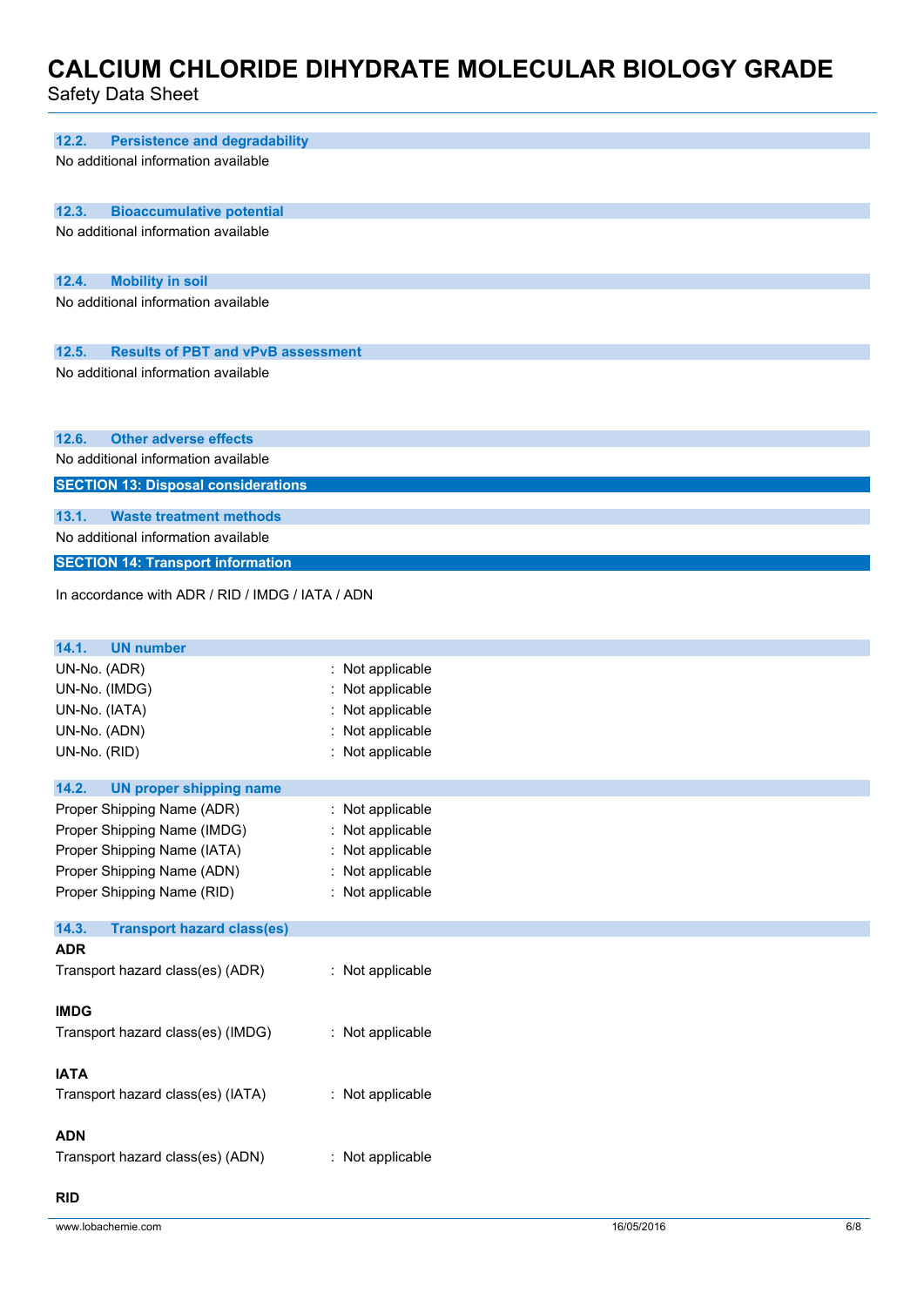Safety Data Sheet

| Transport hazard class(es) (RID)      | : Not applicable                         |
|---------------------------------------|------------------------------------------|
| <b>Packing group</b><br>14.4.         |                                          |
| Packing group (ADR)                   | $\therefore$ Not applicable              |
| Packing group (IMDG)                  | : Not applicable                         |
| Packing group (IATA)                  | : Not applicable                         |
| Packing group (ADN)                   | : Not applicable                         |
| Packing group (RID)                   | $:$ Not applicable                       |
| <b>Environmental hazards</b><br>14.5. |                                          |
| Dangerous for the environment         | : No                                     |
| Marine pollutant                      | : No                                     |
| Other information                     | : No supplementary information available |

#### **14.6. Special precautions for user**

#### **- Overland transport**

No data available

#### **- Transport by sea**

No data available

#### **- Air transport**

No data available

#### **- Inland waterway transport**

No data available

#### **- Rail transport**

No data available

**14.7. Transport in bulk according to Annex II of MARPOL 73/78 and the IBC Code**

#### Not applicable

**SECTION 15: Regulatory information**

**15.1. Safety, health and environmental regulations/legislation specific for the substance or mixture**

#### **15.1.1. EU-Regulations**

#### No REACH Annex XVII restrictions

CALCIUM CHLORIDE DIHYDRATE MOLECULAR BIOLOGY GRADE is not on the REACH Candidate List CALCIUM CHLORIDE DIHYDRATE MOLECULAR BIOLOGY GRADE is not on the REACH Annex XIV List

#### **15.1.2. National regulations**

#### **Germany**

12th Ordinance Implementing the Federal : Is not subject of the 12. BlmSchV (Hazardous Incident Ordinance) Immission Control Act - 12.BImSchV

#### **Netherlands**

SZW-lijst van kankerverwekkende stoffen : The substance is not listed